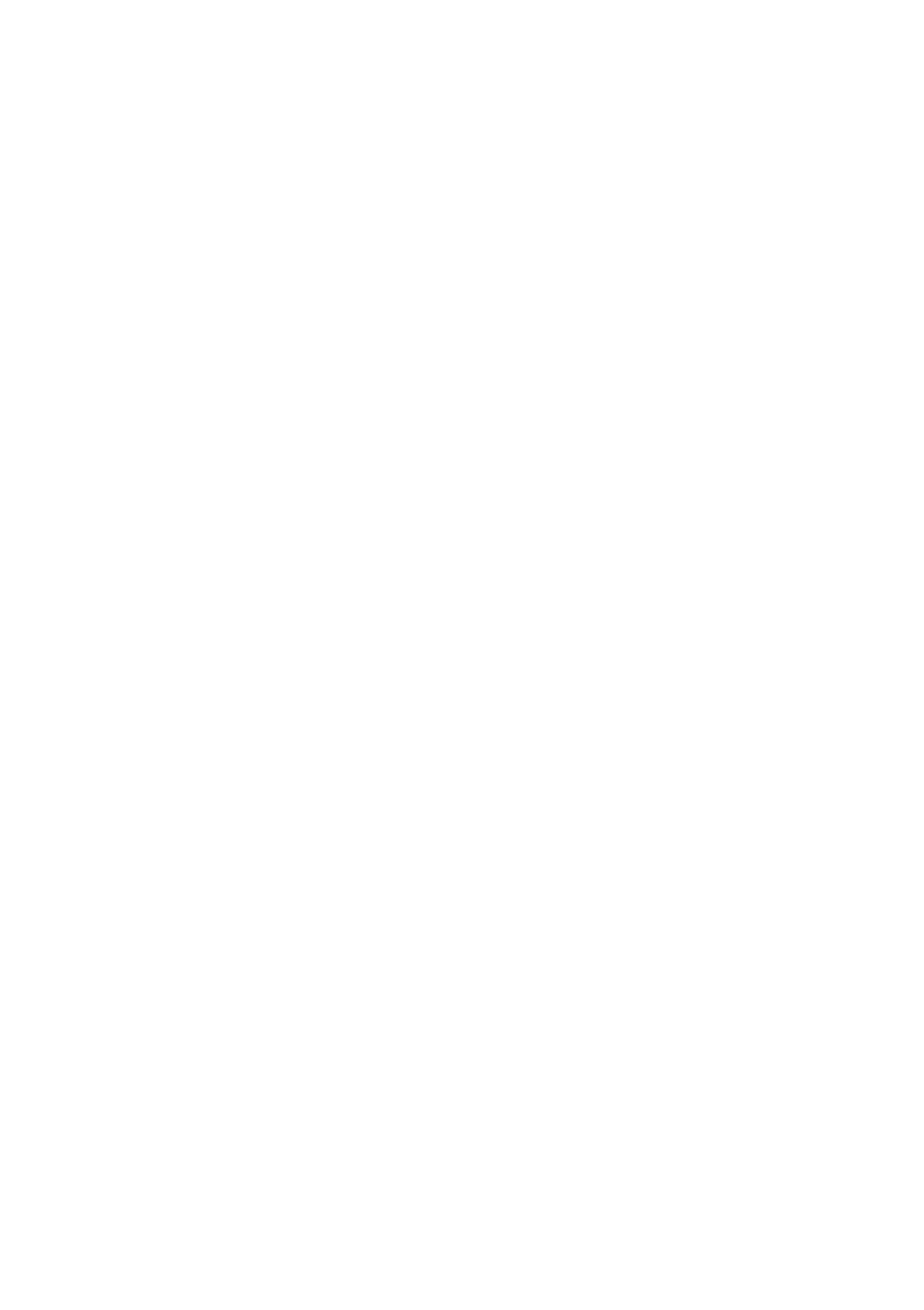### **S.I. 108 of 2021**

### BUSINESS TAX ACT

*(Cap 20)*

### **Business Tax (Amendment of Schedules) Regulations, 2021**

In exercise of the powers conferred by section 81 of the Business Tax Act 2009, the Minister of Finance, Economic Planning and Trade makes the following Regulations —

#### **Citation and commencement**

**1.** These Regulations may be cited as the Business Tax (Amendment of Schedules) Regulations, 2021, and shall come into operation on  $1<sup>st</sup>$  January, 2022.

#### **Amendment of First Schedule**

- **2.** The First Schedule to the Business Tax Act is amended by
	- (a) repealing Item 1(a) and (b), and substituting it with the following new Item —
		- **"1.** The rates of business tax payable by the owner of a business in respect of the taxable income of a business under section 6 are —
			- (a) in the case of an entity, government body, or a trustee under section 40  $(5)$  —
				- *(i)* 15% on the first SCR 1,000,000 of taxable income; and
				- *(ii)* 25% on the remainder.
			- (b) in the case of any other person other than an entity or government body —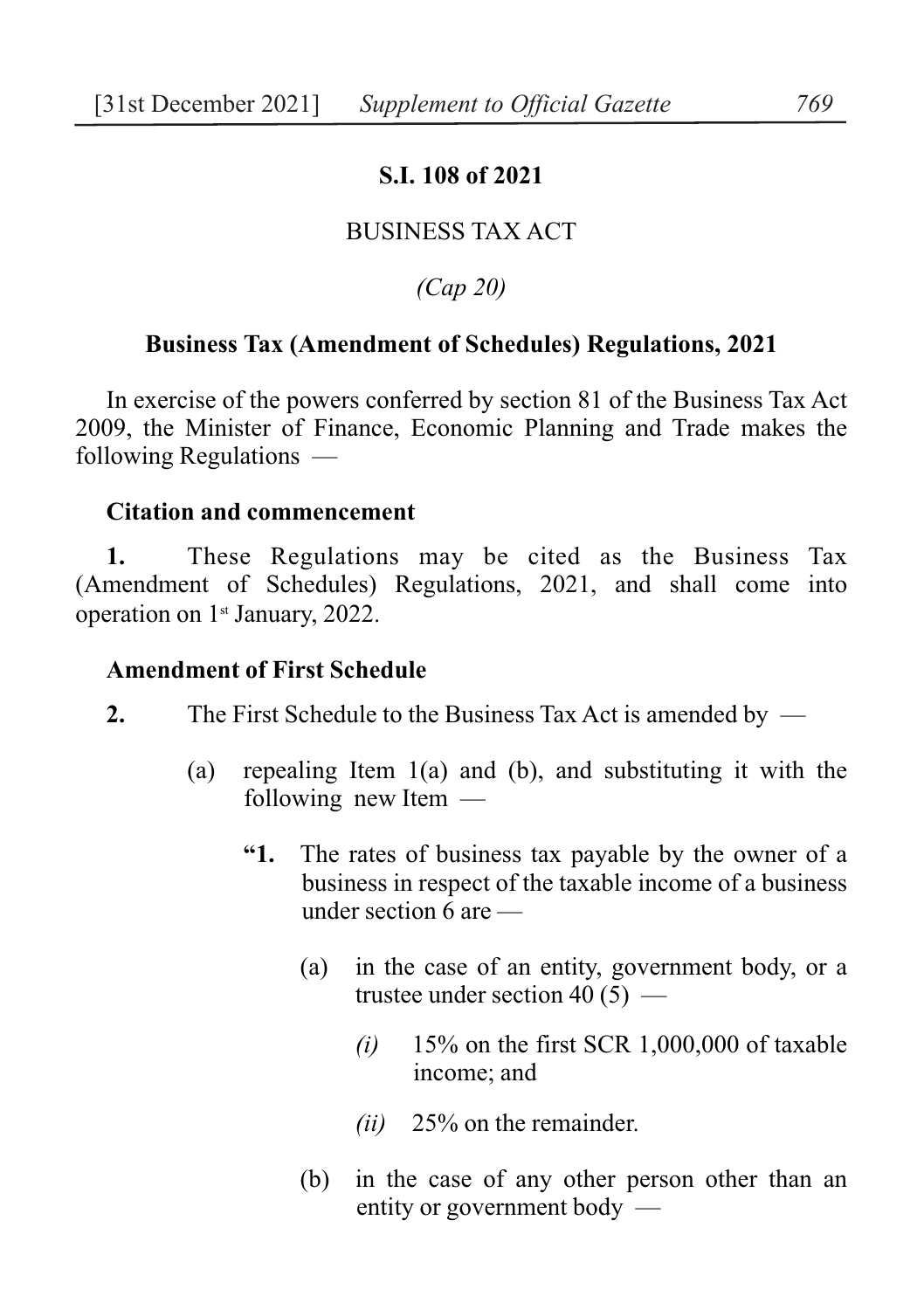- *(i)* 0% on the first SCR102,666 of taxable income;
- *(ii)* 15% between SCR102,666 and SCR 1,000,000 of taxable income; and
- *(iii)* 25% on the remainder."
- (b) repealing Item 1 (d); and  $-$
- (c) repealing Item 4.

## **Amendment of the Seventh Schedule**

**3.** The Seventh Schedule to the principal Act is amended by repealing the following Items in the Schedule —

- (a) Item 2 (International Corporate Service Providers);
- (b) Item 8 (Company listed under Seychelles Securities Exchange);
- (c) Item 9 (Private Educational Institution); and
- (d) Item 11 (Private Medical Service Provider).

## **Amendment of the Eighth Schedule**

- **4.** The Eighth Schedule to the principal Act is amended by
	- (a) repealing the definitions of "farming entity" and "Fisheries Processor" and substituting them with the following new definitions —

"farming entity" means a body or association of persons other than an individual or partnership, engaged in the local production of livestock, fruits, vegetables, flowers or other crops, (floriculture and horticultural crop);

"Fish Processor" means a person engaged in the business of processing fish;"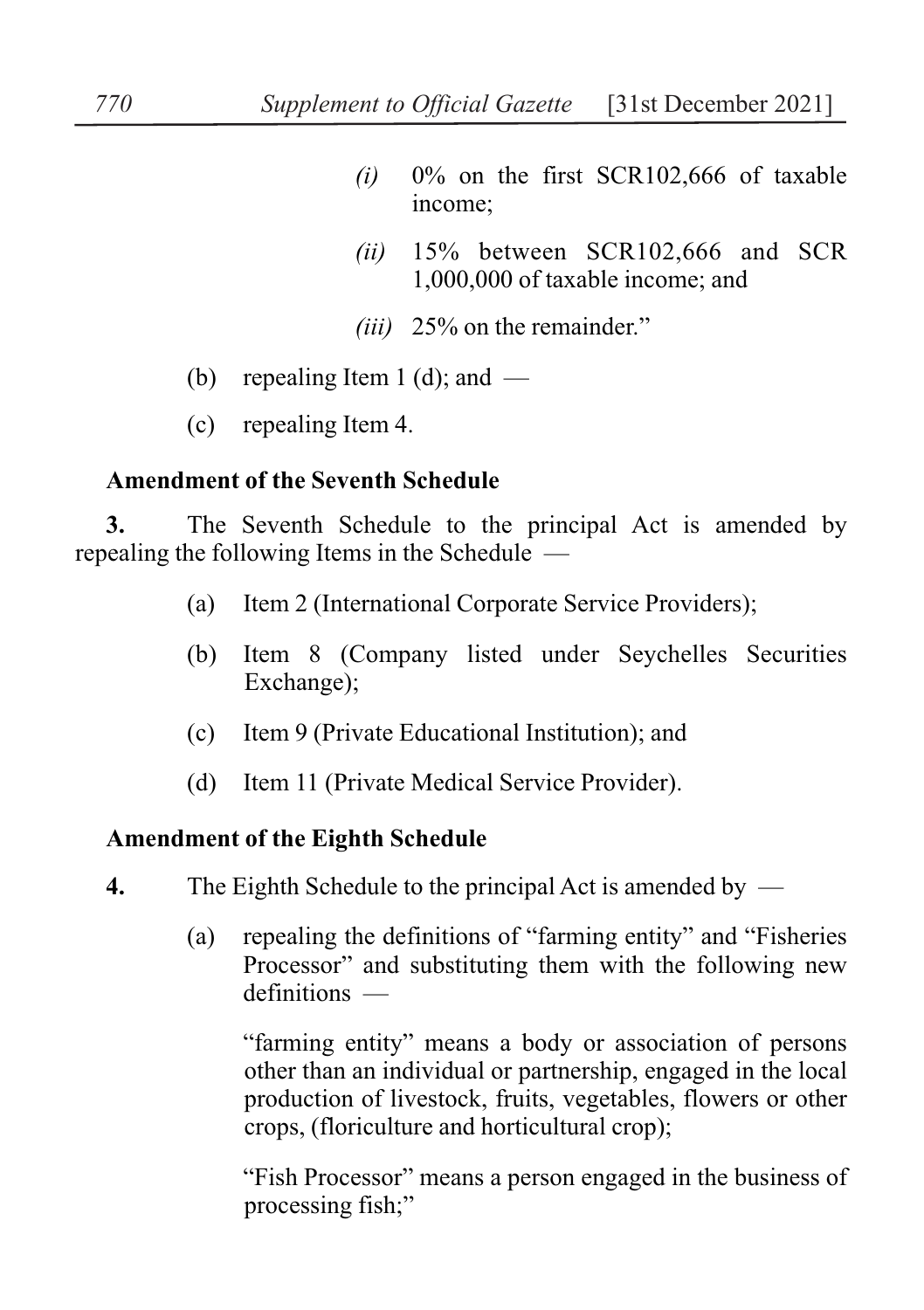(b) inserting in their proper alphabetical positions, the following new definitions —

"agricultural exporter" means a person engaged in the export of agricultural products;

"aquaculture" means the cultivation, propagation or farming at sea or on land, of fish from eggs, spawn, spat fingerling or seed, including the rearing and ranching of fish taken locally or imported into Seychelles;

"boat owner" in relation to a vessel means a beneficial owner, and includes —

- (a) a part owner;
- (b) a charterer, whether bareboat, time or voyage;
- (c) a person who acts in the capacity of a charterer; and
- (d) a person upon whom control over the destination, function, or operation of the vessel is conferred under a management agreement or a similar agreement;

"fish exporter" means a person engaged in the business of exporting fish or fish products;

"fishing entity" means a body or association of persons other than an individual or partnership, engaged in a fishing activity or a fishing related activity;

"fishing partnership" means two or more persons jointly engaged in a fishing activity or a fishing related activity for common profit, but does not include a limited partnership;

"farming partnership" means two or more persons jointly engaged in the production of local livestock, fruits, vegetables, flowers or other crops (floricultural and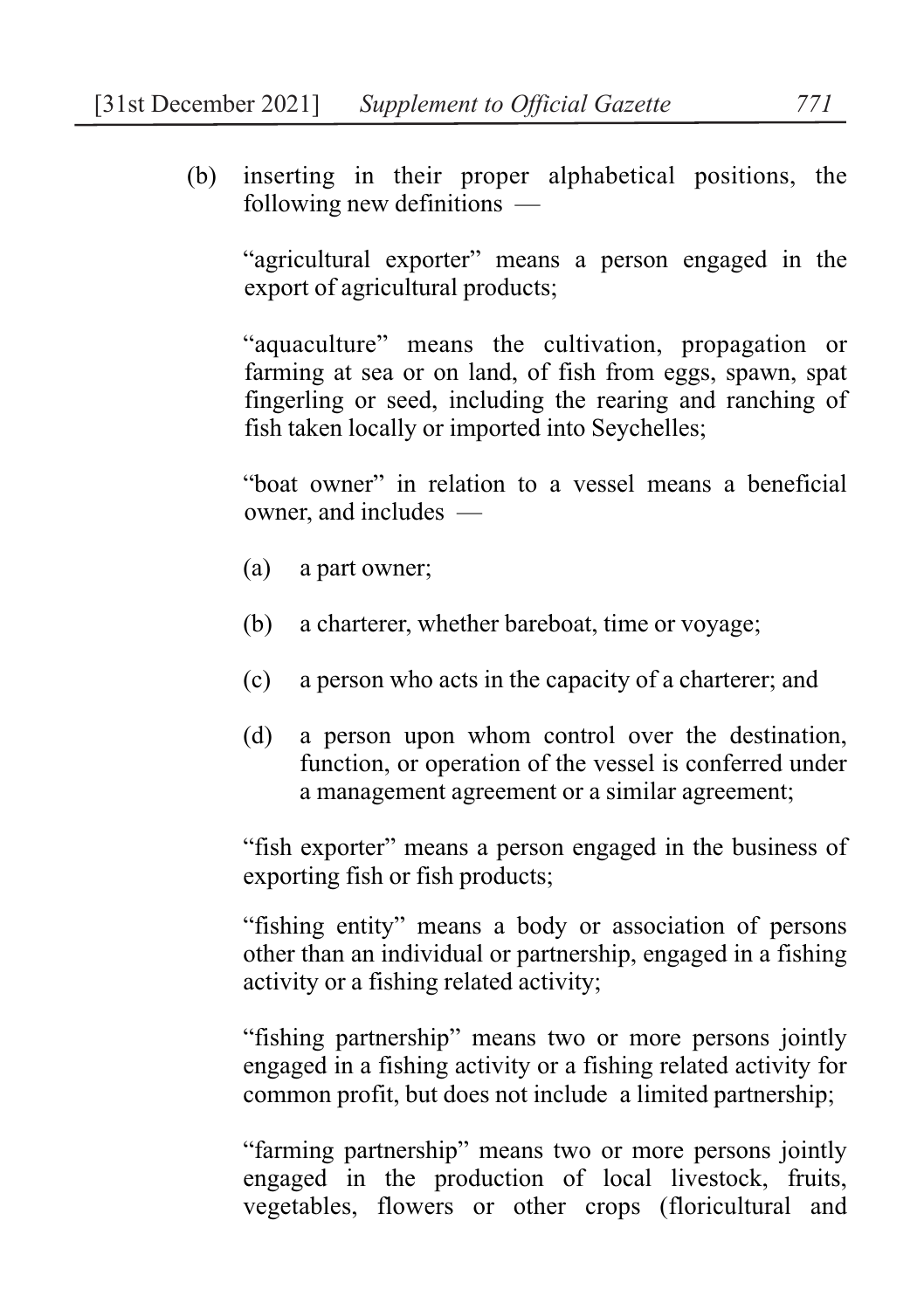horticultural crops) for common profit, but does not include a limited partnership;

"individual farmer" means an individual engaged in the production of local livestock, fruits, vegetables, flowers or other crops (floricultural and horticultural crops);

"individual fisher" means an individual, other than a boat owner, engaged in a fishing activity or a fishing related activity;

"processing" means the cutting up, separating parts of, cleaning, sorting packing, loining, freezing, salting, canning or preserving fish;

"production" means the rearing or breeding of livestock, growing of vegetables, flowers or other crops on a registered farm by a registered farmer, and the sale and processing of livestock and crops, excluding the sales and processing activities requiring a licence;

- (c) repealing Item 1(Special Rate of Tax);
- (d) amending Item 2 (Special Deductions on Taxable Income) as follows —
	- *(i)* repealing under Part II, the words "be 150%" and substituting them with the words "be 200%"
	- *(ii)* repealing under Part III, the words "be 200%" and substituting them with the words "be 125 %", and by repealing the words "Farmers Training Centers, Maritime Training Center" and substituting them with the words "Seychelles Institute of Agriculture and Horticulture, Seychelles Maritime Academy, and"
	- *(iii)* repealing under Part IV, the words "be 150%" and substituting them with the words "be 125%", and by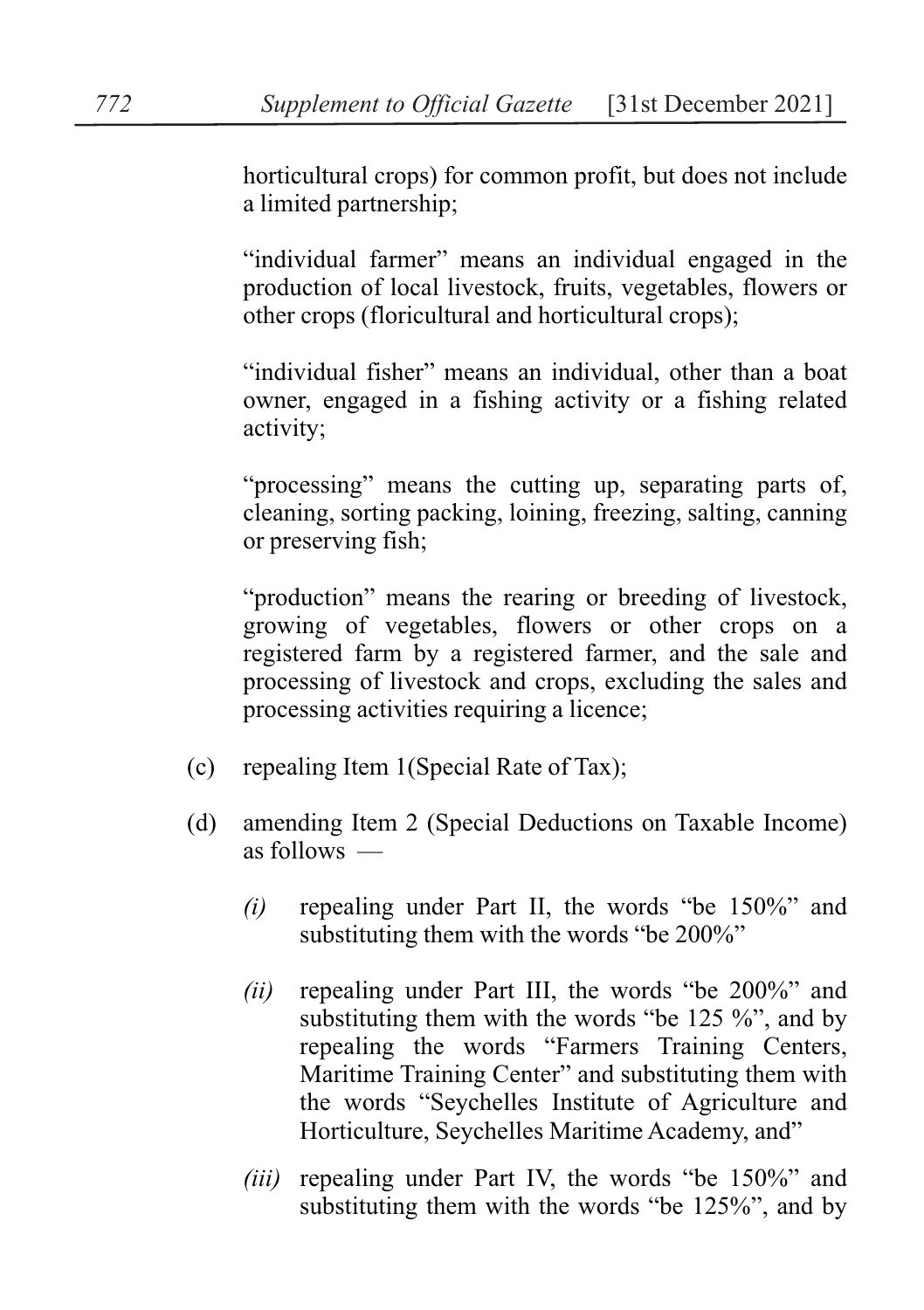repealing the words "Farmers Training Centers, Maritime Training Center" and substituting them with the words "Seychelles Institute of Agriculture and Horticulture, Seychelles Maritime Academy, and"

 $(iv)$  adding under Part V, the following —

"The licensed accommodation must source the services of a local musician that has been registered with the Seychelles National Institute for Culture, Heritage and the Arts and who is in conformity with payment of business tax so as to benefit from this  $\frac{1}{2}$ incentive..."

- (e) Amending Item 3 (Accelerated Depreciation) as follows
	- *(i)* repealing Part I and substituting it with the following new Part I —

*Part I - The rate of depreciation allowable on capital investments for farming and fisheries other than buildings as specified below —* 

| <b>Relevant Persons/Business</b> | Year | Rate % |
|----------------------------------|------|--------|
| Agricultural exporters           |      | 30     |
| Agricultural processors          |      | 25     |
| Aquaculture                      |      | 20     |
| <b>Boat owners</b>               |      | 15     |
| Farming entities                 |      | 10     |
| Farming partnerships             |      |        |
| Fishing entities                 |      |        |
| Fish exporters                   |      |        |
| Fish processors                  |      |        |
| Fishing partnerships             |      |        |
| Individual farmers               |      |        |
| Individual fishers               |      |        |